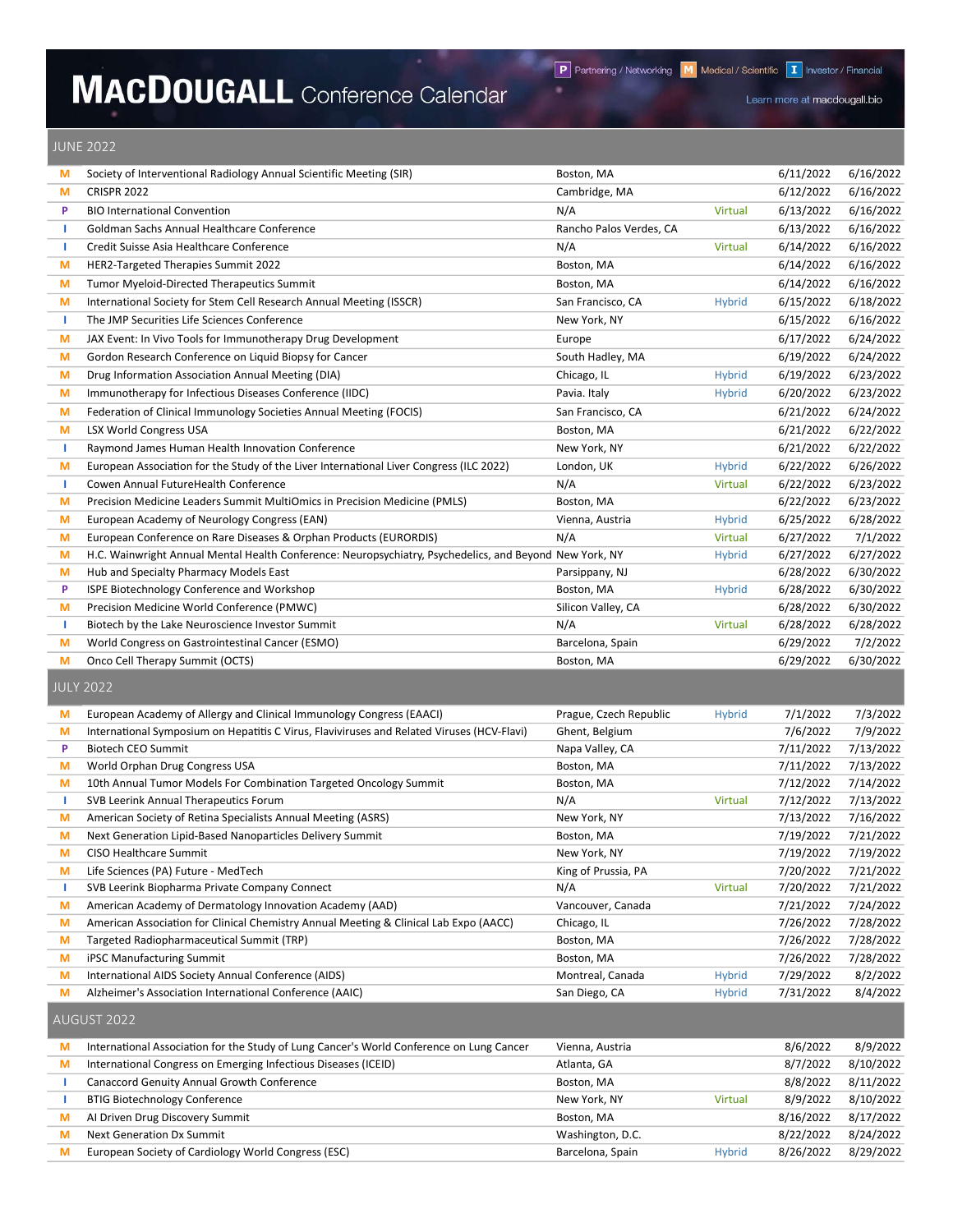| M              | Integrin-Targeted Drug Development Summit                                                          | Boston, MA                           |                | 8/30/2022                           | 9/1/2022   |  |
|----------------|----------------------------------------------------------------------------------------------------|--------------------------------------|----------------|-------------------------------------|------------|--|
| M              | Oligos & Peptides Formulation & Process Development Summit                                         | Boston, MA                           |                | 8/30/2022                           | 9/1/2022   |  |
| SEPTEMBER 2022 |                                                                                                    |                                      |                |                                     |            |  |
| M              | Euretina Congress                                                                                  | Hamburg, Germany                     |                | 9/1/2022                            | 9/4/2022   |  |
| М              | European Respiratory Society International Congress (ERS)                                          | Barcelona, Spain                     |                | 9/4/2022                            | 9/6/2022   |  |
| М              | 13th World ADC San Diego                                                                           | San Diego, CA                        |                | 9/6/2022                            | 9/9/2022   |  |
| М              | PAINWeek National Conference on Pain for Frontline Practitioners                                   | Las Vegas, NV                        |                | 9/6/2022                            | 9/9/2022   |  |
| М              | American Heart Association Hypertension Scientific Sessions (AHA)                                  | San Diego, CA                        |                | 9/7/2022                            | 9/10/2022  |  |
| M              | American Society for Clinical Pathology Annual Meeting (ASCP)                                      | Chicago, IL                          | <b>Hybrid</b>  | 9/7/2022                            | 9/9/2022   |  |
| М              | <b>Fairjourney Biologics Antibody Series</b>                                                       | N/A                                  | <b>Virtual</b> | 9/7/2022                            | 9/9/2022   |  |
| л.             | Citi's 17th Annual BioPharma Conference                                                            | Boston, MA                           |                | 9/7/2022                            | 9/8/2022   |  |
| M              | European Society for Medical Oncology Congress (ESMO)                                              | Paris, France                        |                | 9/9/2022                            | 9/13/2022  |  |
| М              | American Society for Bone and Mineral Research Annual Meeting (ASBMR)                              | Austin, TX                           | <b>Hybrid</b>  | 9/9/2022                            | 9/12/2022  |  |
| ı              | H.C. Wainwright 24th Annual Global Investment Conference                                           | N/A                                  |                | 9/12/2022                           | 9/14/2022  |  |
| ı              | Morgan Stanley Annual Global Healthcare Conference                                                 | New York, NY                         |                | 9/12/2022                           | 9/14/2022  |  |
| л.             | DGE REMS Virtual Summit (DRVS)                                                                     | N/A                                  | Virtual        | 9/12/2022                           | 9/13/2022  |  |
| М              | Annual DPHARM: Making Innovation Stick in a Post Pandemic World                                    | Boston, MA                           |                | 9/13/2022                           | 9/14/2022  |  |
| Т              | Baird Global Healthcare Conference                                                                 | New York, NY                         |                | 9/13/2022                           | 9/14/2022  |  |
| М              | Ophthalmology Innovation Summit Optometry (OIS)                                                    | Las Vegas, NV                        |                | 9/14/2022                           | 9/14/2022  |  |
| М              | International Congress of Parkinson's and Movement Disorder                                        | Copenhagen, Denmark                  |                | 9/15/2022                           | 9/18/2022  |  |
| М              | 2022 Cancer Immunology and Immunotherapy Conference: Discovery to Mainstream Oncology Bethesda, MD |                                      |                | 9/15/2022                           | 9/16/2022  |  |
| М              | World Congress on Ultrasound in Obstetrics and Gynecology (ISUOG)                                  | London, UK                           | <b>Hybrid</b>  | 9/16/2022                           | 9/18/2022  |  |
| М              | 5th Edition of International Cancer Conference (ICC)                                               | Paris, France                        | <b>Hybrid</b>  | 9/16/2022                           | 9/17/2022  |  |
| М              | Biomolecular Imaging & Informatics 2022                                                            | Boston, MA                           |                | 9/18/2022                           | 9/20/2022  |  |
| ı              | <b>Baader Investment Conference</b>                                                                | Munich, Germany                      |                | 9/19/2022                           | 9/23/2022  |  |
| М              | European Association for the Study of Diabetes Annual Meeting (EASD)                               | Stockholm, Sweden                    | <b>Hybrid</b>  | 9/19/2022                           | 9/23/2022  |  |
| ı              | Berenberg & Goldman Sachs German Corporate Conference                                              | Munich, Germany                      |                | 9/19/2022                           | 9/21/2022  |  |
| P              | Advancing Women's Leadership in Pharma & Healthcare                                                | Philadelphia, PA                     |                | 9/19/2022                           | 9/19/2022  |  |
|                | Sachs Associates Annual HealthTech Investment Forum                                                | Basel, Switzerland                   |                | 9/20/2022                           | 9/20/2022  |  |
| М              | American Association of Neuromuscular & Electrodiagnostic Medicine Annual Meeting                  | Nashville, TN                        |                | 9/21/2022                           | 9/24/2022  |  |
| л.             | Longwood Healthcare Leaders Cambridge/ Boston Webconference                                        | Boston, MA                           | Virtual        | 9/21/2022                           | 9/22/2022  |  |
| п              | Sachs Associates Annual Biotech in Europe Forum                                                    | Basel, Switzerland                   | <b>Hybrid</b>  | 9/21/2022                           | 9/22/2022  |  |
| P              | Biocom Virtual California's HR Conference for Life Science                                         | San Mateo, CA                        | Hybrid         | 9/22/2022                           | 10/6/2022  |  |
| M              | Cell & Gene Therapy Manufacturing & Commercialization US                                           | Boston, MA                           | <b>Hybrid</b>  | 9/27/2022                           | 9/30/2022  |  |
| М              | Society of Hematologic Oncology (SOHO) Annual Meeting                                              | Houston, TX                          |                | 9/28/2022                           | 10/1/2022  |  |
| P              | BioPharm America™ (EBD Group)                                                                      | Boston, MA                           |                | 9/28/2022                           | 9/29/2022  |  |
| М              | Precision Medicine Leaders Summit Updates Pharmacogenomics & Pharmacovigilance                     | Orlando, FL                          |                | 9/28/2022                           | 9/29/2022  |  |
| P              | Startup Springboard                                                                                | N/A                                  | <b>Virtual</b> | 9/28/2022                           | 9/28/2022  |  |
|                | American Society for Surgery of the Hand Annual Meeting (ASSH)                                     | Boston, MA                           |                | 9/29/2022                           | 10/2/2022  |  |
| P              | Milken Institute Asia Summit                                                                       | Singapore, Singapore                 |                | 9/29/2022                           | 9/30/2022  |  |
| ı              | Ladenburg Thalmann Healthcare Conference                                                           | New York, NY                         |                | 9/29/2022                           | 9/29/2022  |  |
| М              | AAO - American Academy of Ophthalmology - Annual Meeting                                           | Chicago, IL                          |                | 9/30/2022                           | 10/3/2022  |  |
| М              | Heart Failure Society of America Annual Scientific Meeting (HFSA)                                  | Washington, D.C.                     |                | 9/30/2022                           | 10/3/2022  |  |
|                | OCTOBER 2022                                                                                       |                                      |                |                                     |            |  |
| M              | Annual Meeting of the Oligonucleotide Therapeutics Society                                         | Phoenix, AZ                          |                | 10/2/2022                           | 10/5/2022  |  |
| M              | 3rd Edition of World Congress on Endocrinology, Diabetes and Metabolism                            | London, UK                           |                | 10/4/2022                           | 10/5/2022  |  |
| М              | <b>European Lupus Meeting</b>                                                                      | Stockholm, Sweden                    |                | 10/5/2022                           | 10/8/2022  |  |
| P              | BioFuture The Disruptive Age of Healthcare and Technology                                          | New York City, NY                    |                | 10/7/2022                           | 10/9/2022  |  |
| М              | United European Gastroenterology Week (UEG)                                                        | Vienna, Austria                      | <b>Hybrid</b>  | 10/8/2022                           | 10/11/2022 |  |
| М              | World Muscle Society Annual Congress (WMS)                                                         | Halifax, Canada                      |                | 10/11/2022                          | 10/15/2022 |  |
| M              | European Society of Gene & Cell Therapy Annual Congress (ESGCT)                                    | Edinburgh, Scotland                  |                | 10/11/2022                          | 10/14/2022 |  |
| M              | World Vaccine Congress Europe                                                                      | Barcelona, Spain                     |                | 10/11/2022                          | 10/14/2022 |  |
| М              | Cell & Gene Meeting on the Mesa                                                                    | Carlsbad, CA                         | <b>Hybrid</b>  | 10/11/2022 10/13/2022               |            |  |
| М              | Child Neurology Society Annual Meeting (CNS)                                                       | Cincinnati, OH                       | <b>Hybrid</b>  | 10/12/2022 10/15/2022               |            |  |
| М              | CHI's Immuno-Oncology Summit                                                                       | Boston, MA                           | <b>Hybrid</b>  | 10/12/2022                          | 10/14/2022 |  |
| М              | American College of Surgeons Annual Clinical Congress (ACS)                                        | San Diego, CA                        |                | 10/16/2022                          | 10/20/2022 |  |
| М              | American Association of Pharmaceutical Scientists PharmSci 360 (AAPS)                              | Boston, MA                           |                | 10/16/2022                          | 10/19/2022 |  |
| М              | American College of Chest Physicians CHEST 2022                                                    | Nashville, TN                        |                | 10/16/2022                          | 10/19/2022 |  |
| M              | Discovery on Target (DOT)                                                                          | Boston, MA                           | <b>Hybrid</b>  | 10/17/2022 10/20/2022               |            |  |
| P              | <b>HLTH Create Health's Future</b><br>International Congress on Obesity (ICO)                      | Boston, MA                           |                | 10/17/2022<br>10/18/2022 10/22/2022 | 10/20/2022 |  |
| М<br>М         | Lymphoma, Leukemia and Myeloma Congress (L&M 2022)                                                 | Melbourne, Australia<br>New York, NY |                | 10/18/2022 10/22/2022               |            |  |
|                |                                                                                                    |                                      |                |                                     |            |  |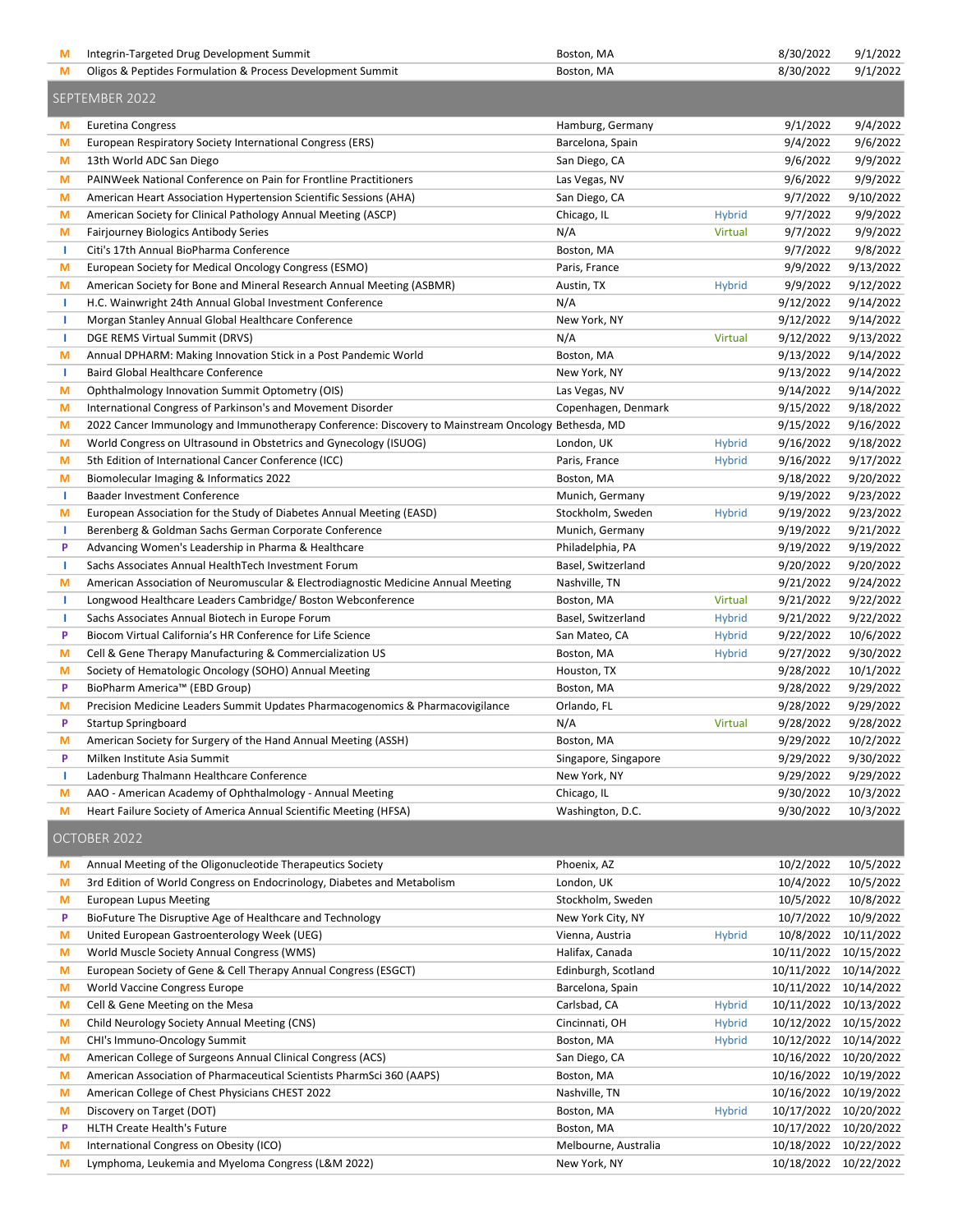| M  | Infectious Disease Week (IDWeek)                                                                                  | Washington, DC        |                | 10/19/2022 10/23/2022 |            |
|----|-------------------------------------------------------------------------------------------------------------------|-----------------------|----------------|-----------------------|------------|
| M  | Precision Medicine Leaders Summit Precision Oncology & Diagnostics (PMLS)                                         | Chicago, IL           |                | 10/19/2022            | 10/20/2022 |
| M  | American College of Gastroenterology World Congress (ACG)                                                         | Charlotte, NC         | <b>Hybrid</b>  | 10/21/2022            | 10/26/2022 |
|    |                                                                                                                   |                       |                |                       |            |
| M  | The American Society of Anesthesiology Annual Meeting (ASA)                                                       | New Orleans, LA       |                | 10/21/2022 10/25/2022 |            |
| M  | American Society for Reproductive Medicine Scientific Congress & Expo (ARSM)                                      | Anaheim, CA           |                | 10/22/2022            | 10/26/2022 |
| M  | American Neurological Association Annual Meeting (ANA)                                                            | Chicago, IL           |                | 10/22/2022            | 10/25/2022 |
| M  | American Society for Radiation Oncology ASTRO Annual Meeting                                                      | San Antonio, TX       |                | 10/23/2022            | 10/26/2022 |
| P  | AdvaMed - Advanced Medical Technology Association - The MedTech Conference                                        | Boston, MA            |                | 10/24/2022 10/26/2022 |            |
| P  | BIO-Europe (EBD Group, BIO)                                                                                       | Leipzig, Germany      |                | 10/24/2022 10/26/2022 |            |
| M  | Digital TIL Therapies Summit                                                                                      | Boston, MA            |                | 10/24/2022            | 10/26/2022 |
| P  | PODD: Partnerships in Drug Delivery                                                                               | Boston, MA            |                | 10/24/2022            | 10/25/2022 |
| M  | American Society of Human Genetics Annual Meeting (ASHG)                                                          | Los Angeles, CA       |                | 10/25/2022 10/29/2022 |            |
| M  | 5th Targeted Protein Degradation Summit 2022                                                                      | Boston, MA            |                | 10/25/2022 10/28/2022 |            |
|    |                                                                                                                   |                       |                |                       |            |
| M  | <b>EORTC-NCI-AACR Molecular Targets and Cancer Therapeutics Symposium</b>                                         | Barcelona, Spain      |                | 10/26/2022 10/28/2022 |            |
| M  | European Committee for Treatment & Research in Multiple Sclerosis Annual Congress (ECTRIM! Amsterdam, Netherlands |                       |                | 10/26/2022 10/28/2022 |            |
| ı  | <b>ThinkEquity Conference</b>                                                                                     | New York, NY          |                | 10/26/2022 10/26/2022 |            |
|    | NOVEMBER 2022                                                                                                     |                       |                |                       |            |
|    |                                                                                                                   |                       |                |                       |            |
| M  | AMP - Association for Molecular Pathology - Annual Meeting & Expo                                                 | Phoenix, AZ           |                | 11/1/2022             | 11/5/2022  |
| M  | Annual Meeting of The Obesity Society at Obesity Week <sup>®</sup>                                                | San Diego, CA         |                | 11/1/2022             | 11/4/2022  |
| M  | Annual Lab Asset & Facility Management                                                                            | Boston, MA            |                | 11/1/2022             | 11/3/2022  |
| M  | The Retina Society Annual Meeting                                                                                 | Pasadena, CA          |                | 11/2/2022             | 11/5/2022  |
| M  | The Festival of Biologics                                                                                         | Basel, Switzerland    |                | 11/2/2022             | 11/4/2022  |
| M  | Annual Individualizing Medicine Conference                                                                        | Rochester, MN         |                | 11/2/2022             | 11/3/2022  |
| M  | ASN - American Society of Nephrology - Kidney Week                                                                | Orlando, FL           |                | 11/3/2022             | 11/6/2022  |
| M  | North American Cystic Fibrosis Conference (NACFC)                                                                 | Philadelphia, PA      |                | 11/3/2022             | 11/5/2022  |
| M  | American Association for the Study of Liver Diseases The Liver Meeting® (AASLD)                                   | Washington, DC        | <b>Hybrid</b>  | 11/4/2022             | 11/8/2022  |
| M  | AHA - American Heart Association - Scientific Sessions                                                            | Chicago, IL           |                | 11/5/2022             | 11/7/2022  |
| M  | SITC - Society for Immunotherapy of Cancer - Annual Meeting                                                       | Boston, MA            |                | 11/8/2022             | 11/12/2022 |
| M  | European Multidisciplinary Meeting on Urological Cancers (EMUC)                                                   | Nice, France          |                | 11/9/2022             | 11/13/2022 |
|    |                                                                                                                   |                       |                |                       |            |
| M  | ACAAI - American College of Allergy, Asthma & Immunology - Annual Scientific Meeting                              | Louisville, KY        |                | 11/10/2022 11/14/2022 |            |
| M  | American College of Rheumatology Annual Scientific Meeting (ACR/ARP)                                              | Philadelphia, PA      | <b>Hybrid</b>  | 11/10/2022            | 11/14/2022 |
| M  | SfN - Society for Neuroscience - Annual Meeting                                                                   | San Diego, CA         |                | 11/12/2022 11/16/2022 |            |
| P  | <b>HLTH 2022</b>                                                                                                  | Las Vegas, NV         |                | 11/13/2022 11/16/2022 |            |
| M  | <b>PEGS Europe</b>                                                                                                | Barcelona, Spain      |                | 11/14/2022 11/16/2022 |            |
| ı. | LSX Inve\$tival Showcase                                                                                          | London, UK            |                | 11/14/2022 11/14/2022 |            |
| P  | <b>BioCentury China Healthcare Summit</b>                                                                         | Shanghai, China       |                | 11/15/2022 11/18/2022 |            |
| ı. | Jefferies London Healthcare Conference                                                                            | New York, NY          |                | 11/15/2022            | 11/17/2022 |
| т  | Pharma/Biotech GTN Summit                                                                                         | Philadelphia, PA      | <b>Hybrid</b>  | 11/15/2022 11/17/2022 |            |
|    | Stephens Annual Investment Conference                                                                             | Nashville, TN         |                | 11/15/2022 11/17/2022 |            |
| ı  | Stifel Nicolaus Healthcare Conference                                                                             | New York, NY          |                | 11/15/2022 11/16/2022 |            |
| M  | SNO - Society for Neuro-Oncology - Annual Scientific Meeting                                                      | Tampa, FL             |                | 11/16/2022            | 11/20/2022 |
| M  | Connective Tissue Oncology Society Annual Meeting (CTOS)                                                          | Vancouver, BC, Canada |                | 11/16/2022            | 11/19/2022 |
|    |                                                                                                                   |                       |                |                       |            |
| ı  | 4D Meets AI                                                                                                       | N/A                   | <b>Virtual</b> | 11/16/2022 11/18/2022 |            |
| M  | <b>RESI AI</b>                                                                                                    | N/A                   | <b>Virtual</b> | 11/16/2022            | 11/18/2022 |
| M  | European Cancer Organization - European Cancer Summit                                                             | Brussels, Belgium     | <b>Hybrid</b>  | 11/16/2022            | 11/17/2022 |
| M  | FierceBiotech Drug Development Boot Camp                                                                          | Boston, MA            | <b>Hybrid</b>  | 11/16/2022            | 11/17/2022 |
| M  | Collaborating for Novel Solutions Summit (CNS)                                                                    | Boca Raton, FL        |                | 11/17/2022            | 11/20/2022 |
| M  | Radiology Society of North America (RSNA) Annual Meeting                                                          | Chicago, IL           |                | 11/27/2022            | 12/1/2022  |
| M  | Clinical Trials on Alzheimer's Disease Congress (CTAD)                                                            | Boston, MA            | <b>Hybrid</b>  | 11/29/2022            | 12/2/2022  |
| ı  | Piper Sandler Healthcare Conference                                                                               | New York, NY          |                | 11/29/2022            | 12/1/2022  |
|    | DECEMBER 2022                                                                                                     |                       |                |                       |            |
| M  | Forbes Healthcare Summit                                                                                          | Miami, FL             | <b>Hybrid</b>  | 12/1/2022             | 12/1/2022  |
|    |                                                                                                                   |                       |                |                       | 12/1/2022  |
| M  | Ophthalmology Innovation Summit XII (OIS)                                                                         | Miami, FL             |                | 12/1/2022             |            |
| M  | American Epilepsy Society (AES) Annual Meeting                                                                    | Nashville, TN         |                | 12/2/2022             | 12/6/2022  |
| M  | ASCB Cell Bio (ACB)                                                                                               | Washington, DC        |                | 12/3/2022             | 12/7/2022  |
| M  | American College of Neuropsychopharmacology Annual Meeting (ACN)                                                  | Phoenix, AZ           |                | 12/4/2022             | 12/7/2022  |
| M  | San Antonio Breast Cancer Symposium (SABCS)                                                                       | San Antonio, TX       | <b>Hybrid</b>  | 12/6/2022             | 12/10/2022 |
| M  | American Society of Hematology Annual Meeting (ASH)                                                               | New Orleans, LA       |                | 12/10/2022            | 12/13/2022 |
| M  | <b>BIOHK2022</b>                                                                                                  | Hong Kong             | <b>Hybrid</b>  | 12/14/2022 12/17/2022 |            |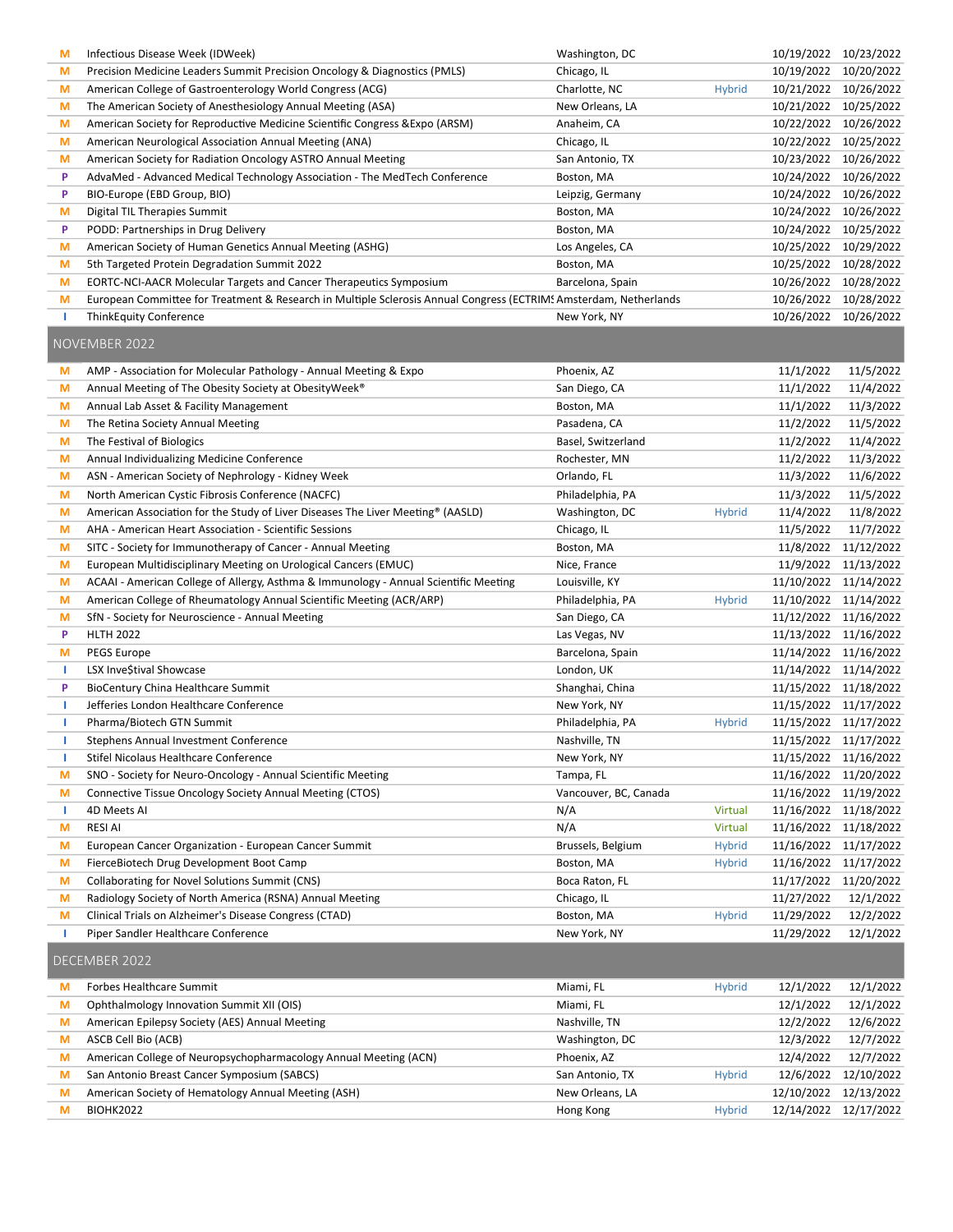|        | JANUARY 2023                                                                        |                                   |               |                        |                        |
|--------|-------------------------------------------------------------------------------------|-----------------------------------|---------------|------------------------|------------------------|
| M      | Consumer Technology Association CES 2022                                            | Las Vegas, NV                     |               | 1/5/2023               | 1/8/2023               |
| -1     | J.P. Morgan Global Healthcare Conference                                            | San Francisco, CA                 |               | 1/9/2023               | 1/12/2023              |
| -1     | Biotech Showcase 2023                                                               | San Francisco, CA                 |               | 1/9/2023               | 1/11/2023              |
| -1     | China Showcase at Biotech Showcase                                                  | San Francisco, CA                 |               | 1/9/2023               | 1/11/2023              |
| -1     | Digital Medicine & Medtech Showcase at Biotech Showcase                             | San Francisco, CA                 |               | 1/9/2023               | 1/11/2023              |
| т      | Baader Helvea Swiss Equities Conference                                             | Bad Ragaz, Switzerland            |               | 1/11/2023              | 1/13/2023              |
| M      | ASCO Gastrointestinal Cancers Symposium                                             | San Francisco, CA                 | <b>Hybrid</b> | 1/19/2023              | 1/21/2023              |
| M      | The Festival of Genomics and Biodata                                                | London, UK                        |               | 1/25/2023              | 1/26/2023              |
|        | FEBRUARY 2023                                                                       |                                   |               |                        |                        |
| M      | Society for Maternal Fetal Medicine Annual Pregnancy Meeting (SMFM)                 | San Francisco, CA                 | <b>Hybrid</b> | 2/6/2023               | 2/11/2023              |
| P      | <b>SCOPE Summit</b>                                                                 | Orlando, FL                       |               | 2/6/2023               | 2/10/2023              |
| M      | Immuno-Oncology 360 Conference (IO360)                                              | New York, NY                      | <b>Hybrid</b> | 2/7/2023               | 2/10/2023              |
| M      | AHA International Stroke Conference (ISC)                                           | Dallas, TX                        | Virtual       | 2/8/2023               | 2/10/2023              |
| M      | European Association for Haemophilia and Allied Disorders Congress (EAHAD)          | N/A                               |               | 2/8/2023               | 2/10/2023              |
| M      | Asian Pacific Association for the Study of the Liver Annual Conference (APASL)      | Taipei, Taiwan                    |               | 2/15/2023              | 2/19/2023              |
| M      | ASTCT and CIBMTR - Transplantation & Cellular Therapy Meeting (TCTM)                | Orlando, FL                       |               | 2/15/2023              | 2/17/2023              |
| M      | ASCO Genitourinary Cancers Symposium                                                | San Francisco, CA                 |               | 2/16/2023              | 2/18/2023              |
| M      | Conference on Retroviruses and Opportunistic Infections (CROI)                      | Seattle, WA                       |               | 2/19/2023              | 2/23/2023              |
| M      | Lysosomal Disease Network WORLDSymposium                                            | Orlando, FL                       |               | 2/22/2023              | 2/25/2023              |
| M      | SmartLab Exchange USA 2023                                                          | Florida                           |               | 2/22/2023              | 2/23/2023              |
| M      | Americas Committee for Treatment and Research in Multiple Sclerosis Forum (ACTRIMS) | San Diego, CA                     |               | 2/23/2023              | 2/25/2023              |
| M      | American Academy of Allergy Asthma & Immunology Annual Meeting (AAAAI)              | San Antonio, TX                   |               | 2/24/2023              | 2/27/2023              |
| M      | SLAS International Conference and Exhibition                                        | San Diego, CA                     |               | 2/26/2023              | 3/1/2023               |
|        | <b>MARCH 2023</b>                                                                   |                                   |               |                        |                        |
| M      | European Crohn's and Colitis Organization 18th Congress of ECCO                     | Copenhagen, Denmark               | <b>Hybrid</b> | 3/1/2023               | 3/4/2023               |
| M      | American Association for the Advancement of Science Annual Meeting (AAAS)           | Washington, D.C.                  |               | 3/2/2023               | 3/5/2023               |
| M      | American College of Cardiology Annual Scientific Session & Expo (ACC)               | New Orleans, LA                   | <b>Hybrid</b> | 3/4/2023               | 3/6/2023               |
| P      | Molecular and Precision Medicine Tri-Con                                            | San Diego, CA                     |               | 3/6/2023               | 3/8/2023               |
| M      | International Conference on Antiviral Research (ICAR)                               | Lyon, France                      |               | 3/13/2023              | 3/17/2023              |
| M      | American College of Medical Genetics Annual Clinical Meeting (ACMG)                 | Salt Lake City, Utah              |               | 3/14/2023              | 3/18/2023              |
| M      | 2022 SmartLab Exchange Europe                                                       | Berlin, Germany                   |               | 3/14/2023              | 3/15/2023              |
| P      | Business Developing & License Summit (BD&L)                                         | San Francisco, CA                 |               | 3/14/2023              | 3/15/2023              |
| M      | American Academy of Dermatology Annual Meeting (AAD)                                | New Orleans, LA                   |               | 3/17/2023              | 3/21/2023              |
| M      | Keystone Symposia Precision Genome Engineering                                      | Whistler BC, Canada               | <b>Hybrid</b> | 3/19/2023              | 3/23/2023              |
| M      | Society of Toxicology Annual Meeting (SOT)                                          | Nashville, TN                     |               | 3/19/2023              | 3/23/2023              |
| М      | Muscular Dystrophy Association Clinical and Scientific Conference (MDA)             | Dallas, TX                        |               | 3/19/2023              | 3/22/2023              |
| J.     | Life Science Intelligence Emerging Medtech Summit (LSI)                             | Dana Point, CA                    |               | 3/20/2023              | 3/23/2023              |
| P      | <b>BIO-Europe Spring</b>                                                            | Basel, Switzerland                |               | 3/20/2023              | 3/22/2023              |
| M      | American Society of Clinical Pharmacology & Therapeutics Annual Meeting (ASCPT)     | Atlanta, GA                       |               | 3/22/2023              | 3/24/2023              |
| M      | The Drug Information Association European Meeting (DIA)                             | Basel, Switzerland                |               | 3/22/2023              | 3/24/2023              |
| M      | Society of Gynecologic Oncology Annual Meeting on Women's Cancer(SGO)               | Tampa, FL                         |               | 3/25/2023<br>3/26/2023 | 3/28/2023<br>3/30/2023 |
| M<br>M | American Chemical Society Spring National Meeting (ACS Spring)<br><b>VIVE 2023</b>  | Indianapolis, IN<br>Nashville, TN |               | 3/26/2023              | 3/29/2023              |
|        | <b>APRIL 2023</b>                                                                   |                                   |               |                        |                        |
| M      | The 12th Clinical Biomarker & CDx Summit Europe                                     | London, U.K.                      |               | 4/1/2023               | 4/1/2023               |
| M      | Australian Pain Society Annual Scientific Meeting (APS)                             | Canberra, ACT                     |               | 4/2/2023               | 4/5/2023               |
| M      | World Vaccine Congress (WVC)                                                        | Washington, D.C.                  |               | 4/3/2023               | 4/6/2023               |
| P      | Chief Medical Officer Summit 360                                                    | Boston, MA                        |               | 4/3/2023               | 4/4/2023               |
| M      | Cell & Gene Meeting on the Med                                                      | Barcelona, Spain                  | <b>Hybrid</b> | 4/12/2023              | 4/12/2023              |
| M      | American Association for Cancer Research Annual Meeting (AACR)                      | Orlando, FL                       |               | 4/14/2023              | 4/19/2023              |
| M      | European Society of Clinical Microbiology and Infectious Diseases Congress (ESCMID) | Copenhagen, Denmark               |               | 4/15/2023              | 4/18/2023              |
| M      | American Academy of Neurology Annual Meeting (AAN)                                  | Boston, MA                        |               | 4/22/2023              | 4/28/2023              |
| M      | Association for Research in Vision and Ophthalmology Annual Meeting (ARVO)          | New Orleans, LA                   |               | 4/23/2023              | 4/27/2023              |
| P      | Swiss Biotech Day                                                                   | Basel, Switzerland                |               | 4/24/2023              | 4/25/2023              |
| -1     | BioTrinity                                                                          | London, U.K.                      | <b>Hybrid</b> | 4/25/2023              | 4/26/2023              |
| P      | <b>LSX World Congress</b>                                                           | London, U.K.                      |               | 5/3/2023               | 5/4/2023               |
| M      | <b>ASCRS Annual Meeting (ASCRS)</b>                                                 | San Diego, CA                     |               | 5/5/2023               | 5/8/2023               |